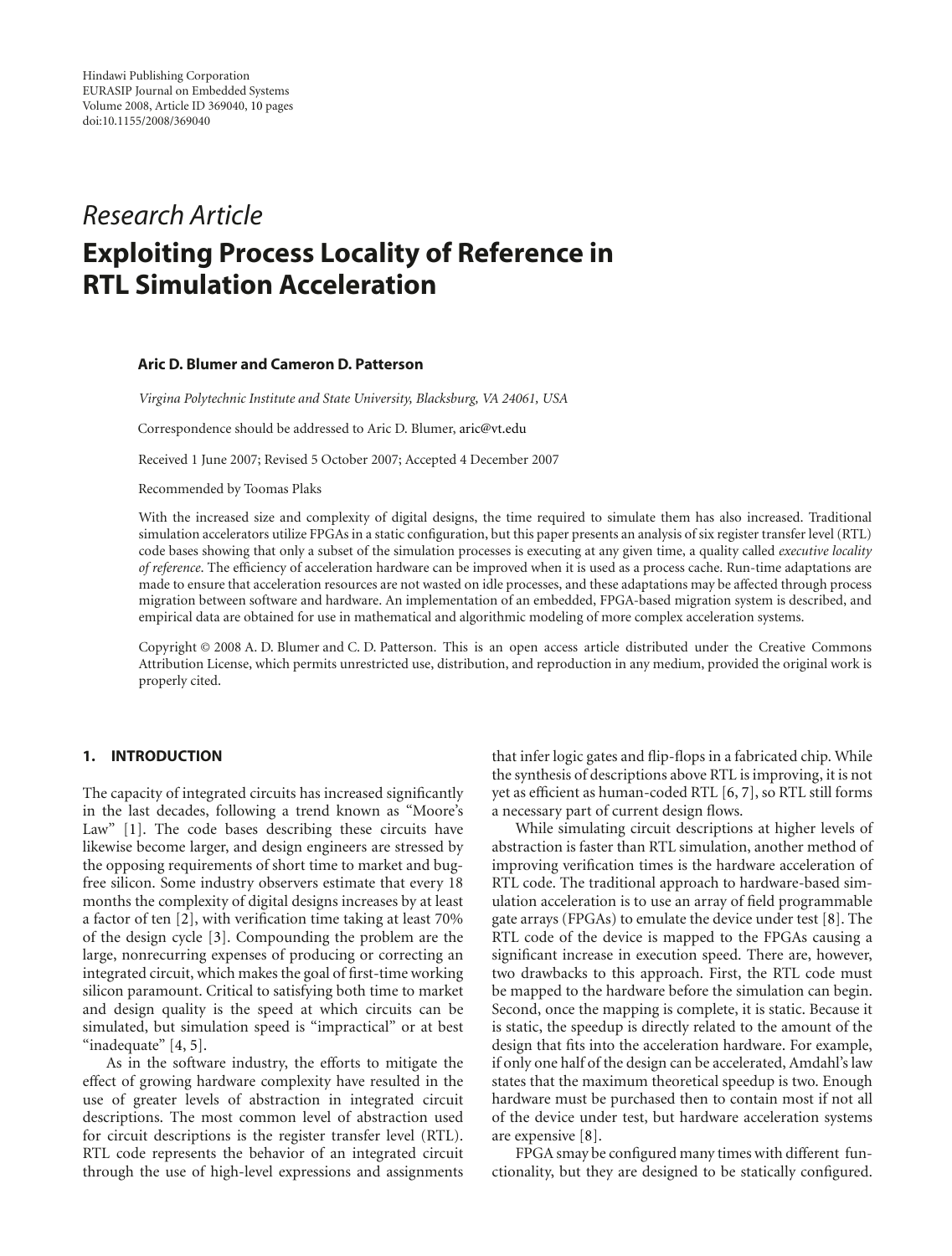That is, the power-up or reset configuration of the FPGA can be changed, but the configuration remains static while the device is running. This is the reason that existing accelerators statically map the design to the FPGA array. It is possible, however, to change the configuration of an FPGA at run time, and this process is aptly termed *runtime reconfiguration* (RTR). A run-time reconfigurable logic array behaves as a sandbox in which one can construct and tear down structures as needed. By instantiating and removing processors in the array during run time, users can establish a dynamically adaptable parallel execution system. The system can be tuned by migrating busy processes into and idle processes out of the FPGA and establishing communication routes between processes on demand. The processors themselves can be reconfigured to support a minimum set of operations required by a process, thus reducing area usage in the FPGA. Area can also be reduced by instantiating a shared functional unit that processes migrate to and from when needed. Furthermore, certain timeconsuming or often-executed processes can be synthesized directly to hardware for further speed and area efficiency.

This paper presents the research done in the acceleration of RTL simulations using process migration between hardware and software. Section 2 gives an overview of existing acceleration methods and systems. Section 3 develops the properties that RTL code must exhibit in order for run-time mapping to acceleration hardware to be beneficial. Section 4 presents the results of profiling six sets of RTL code to determine if they have exploitable properties. Section 5 describes an implementation of an embedded simulator that utilizes process migration. Section 6 develops an algorithmic model based on empirical measurements of the implementation of Section 5. Section 7 concludes the paper.

#### **2. EXISTING ACCELERATION TECHNOLOGY**

Much progress has been made in the area of hardware acceleration with several commercial offerings in existence. Cadence Design Systems (Calif, USA) offers the Palladium emulators [9] and the Xtreme Server [10], both being parts of verification systems which can provide hardware acceleration of designs as well as emulation. Palladium was acquired with Quickturn Design Systems, Inc., and the Xtreme Server was acquired with Verisity, Inc. While information about their technology is sketchy, they do make it clear in their marketing "datasheets" that the HDL code is partitioned into software and hardware at compile time. State can be swapped from hardware to software for debugging, but there is apparently no run-time allocation of hardware resources occurring.

One publication by Quickturn [11], while not specifically mentioning Palladium, describes a system to accelerate event-driven simulations by providing low-overhead communication between the behavioral portions and the synthesized portions of the design. The system targets synthesizable HDL code to FPGAs, and then partitions the result across an array of FPGAs. The behavioral code is compiled for a local microprocessor run alongside the FPGA array. Additionally, the system synthesizes logic into the FPGAs to detect trigger conditions for the simulator's event loop, thus off-loading event detection from the software. The mapping to the hardware is still static.

EVE Corporation produces simulation accelerators in their ZeBu ("zero bugs") product line [12]. EVE differentiates itself somewhat from its competitors by offering smaller emulation systems such as the ZeBu-UF that plugs into a PCI slot of a personal computer, but their flow is similar, requiring a static synthesis of the design before simulation.

Another approach to hardware acceleration is to assemble an array of simple processing elements in an FPGA, and to schedule very long instruction words (VLIWs) to execute the simulation as in the SimPLE system [13]. Each processing element (PE) is a two-input lookup table (LUT) with a two-level memory system. The first level memory is a register file dedicated to each PE with a second-level spillover memory shared among a group of PEs. The PEs are compiled into an FPGA which is controlled by a personal computer host through a PCI bus. The host schedules VLIWs to the FPGA, and each instruction word contains opcodes and addresses for all the PEs. On every VLIW execution, a single logic gate of the simulation is evaluated on each PE. The design flow is to synthesize the HDL design into a Verilog netlist, translate the netlist into VLIW instructions using their SimPLE compiler, and schedule them into the FPGA to execute the simulation, resulting in a gate-level simulation rather than RTL-level. An EDA startup company, Liga Systems, Inc., (Calif, USA) has been founded to take advantage of this technology [14].

These systems all suffer from a common shortcoming, albeit to varying degrees. The design must be compiled to a gate-level netlist or to FPGA structures before it can be simulated. In some cases, the mapping is to a higher abstraction level, thus shortening the synthesis time, but some prior mapping is required. Furthermore, all the systems except the SimPLE compiler map to the hardware resources statically. That is, once the mapping to hardware is established, the logic remains there throughout the life of the simulation. If the hardware resources are significant, then this is an acceptable solution, but if a limited amount of hardware needs to be used efficiently, this can be problematic. The next section presents a property of RTL code that can be exploited to reduce the amount of hardware that is required.

#### **3. EXECUTIVE LOCALITY OF REFERENCE**

An RTL simulation consists of a group of processes that mimic the behavior of parallel circuitry. Typical RTL simulation methods view processes as a sequence of statements that calculate the process outputs from the process inputs when a trigger occurs. The inputs are generally expressed as signal values in the right-hand side of expressions or in branching conditionals. The trigger, which does not necessarily contain the inputs, is expressed as a *sensitivity list*, which in synchronous designs is often the rising edge of a clock, but it may be a list of any number of *events*. These events determine when a process is to be run, and thus the simulation method is called *event-driven simulation* [15]. When all the events at the current simulation time are serviced, the simulator advances to the time of the next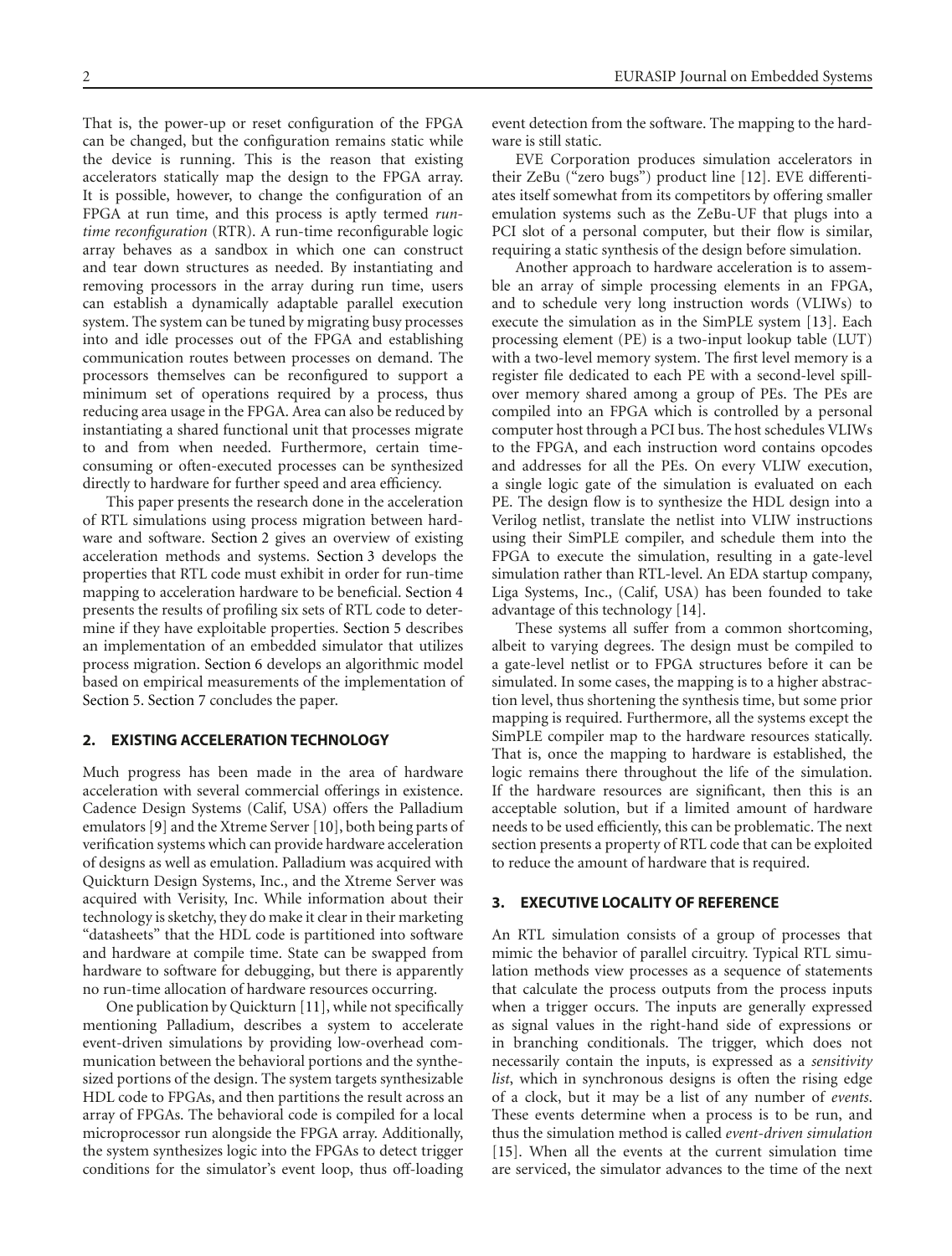event. Every advance marks the end of a *simulation cycle* (abbreviated as "simcycle"). In synchronous designs, the outputs of synchronous process can only change on a clock edge, so *cycle-based simulation* can improve simulation times by only executing processes on clock edges [16].

The two most common languages used for RTL coding are Verilog and VHDL, and in both cases, during a simulation cycle, the processes do not communicate while they are executing. Rather, the simulator propagates outputs to inputs between process executions [17, 18]. Furthermore, the language standards specify that the active processes may be executed in any order [17, 18], including simultaneous. It is, Through this simultaneous execution of processes, hardware accelerators provide a simulation speedup. Traditional hardware accelerators place both idle and active processes in the hardware with a static mapping, and the use of the accelerator is less efficient as a result.

A simulator that seeks to map only active processes to an accelerator at run time relies fundamentally on the ability to delineate between active and idle processes. Locality of reference is a term used to describe properties of data that can be exploited by caches [19]. Temporal locality indicates that an accessed data item will be accessed again in the near future. Spatial locality indicates that items near an accessed item will likely be accessed as well. These properties are exploited by keeping often-accessed data items in a cache along with their nearest neighbors. For executing processes, there is *executive locality of reference*. Temporal executive locality is the property that an executing process will be executed again in the near future. Spatial executive locality is the property that processes receiving input from an executing process will also be executed. These properties can be exploited by keeping active processes in a parallel execution cache.

Spatial executive locality is easily determined in RTL code using the "fanout" or dependency list of a process's output, a structure a simulator already maintains. Temporal executive locality, however, is not quite so obvious. Take, for instance, a synchronous design in which every process is triggered by the rising edge of a clock. An unoptimized cycle-based simulator will run every process at every rising edge of the clock, so every process is always active. If, however, no inputs to a process have changed from the previous cycle, then the output of the process will not change. Therefore, it does not need to be run again until the inputs do change. During this period, the process is idle. This is the fundamental characteristic on which temporal locality depends, and detecting changes on the inputs can be accomplished with an *input monitor*.

Input monitoring has been used to accelerate the software execution of gate simulations (a technique often called "clock suppression") [20], but it has not been used to determine how hardware acceleration resources should be used. Whether the inputs change or not is readily determinable by a simulator, but the question remains whether activity of the processes varies enough to be exploitable. Memory caches are inefficient if all the cachable memory is always accessed. Similarly, an execution cache is inefficient if all the processes are always active. Even though the processes exhibit good

```
(1) always @B $check sig(21, 0, B);
(2) always @C $check_sig(21, 1, C);<br>(3) always @ (posedge CLK);
(3) always @ (posedge CLK);
(4) if ($shall_run(21));<br>(5) A \leq B + C;
                A \leq B + C;
```
ALGORITHM 1: Input monitor instrumentation.

temporal locality, the effect of process caching is diminished in this case. But are RTL processes always active during a simulation? The next section addresses that question.

#### **4. PROFILING AND RESULTS**

The RTL code of six Verilog designs from OpenCores [21] was instrumented and profiled using Cadence's LDV 5.1. Since the source code for LDV's ncsim is not available, every input of the always blocks is monitored with a PLI function call. The previous value of the inputs are kept, and the process is run only if at least one of the inputs changes from the previous cycle. A sequence of code demonstrating the method is shown in Algorithm 1. Lines (1), (2), and (4) were added for this study, but RTL code will require no modifications if this functionality is part of the simulator itself. The arguments to \$check sig() are the process number, the signal number for this process, and the signal's value. Each process is assigned a unique number, and multiple instantiations of the same process are also delineated. If there are any changes detected by \$check sig() for a process, then the next call of \$shall\_run() returns 1. Otherwise, it returns 0, and the code is not run. With this instrumentation, the test benches of the designs were run to verify correct functionality.

The code that was analyzed included a PCI bridge, Ethernet MAC, memory controller, AC97 controller, ATA disk controller, and a serial peripheral interface (SPI). They represent a range of functionality and code sizes (shown in Figure 1, excluding the test bench). Activity data were recorded on a per-test basis, and the metrics used for evaluation are the activity ratio (AR) of each process and the number of lines of code in each process. The AR, expressed as a percentage, is the ratio of the number of times a process is executed to the number of times it was triggered. In other words, it is the ratio of the number of times  $\shall\_run()$ returns 1 to the number of times it is called. The AR, however, does not show the entire picture. If the inactive processes are short sequences of code, then the bulk of the design is still active. Figure 2 shows a representative example of the activity ratios and the line counts of the PCI controller for a single test. These graphs show that a large number of the processes are inactive for the test, a demonstration of temporal executive locality. The graph of the line counts per process shows that the idle processes do comprise a significant part of the design. Note that this graph's *Y*-axis is limited to show the detail of the majority of the processes;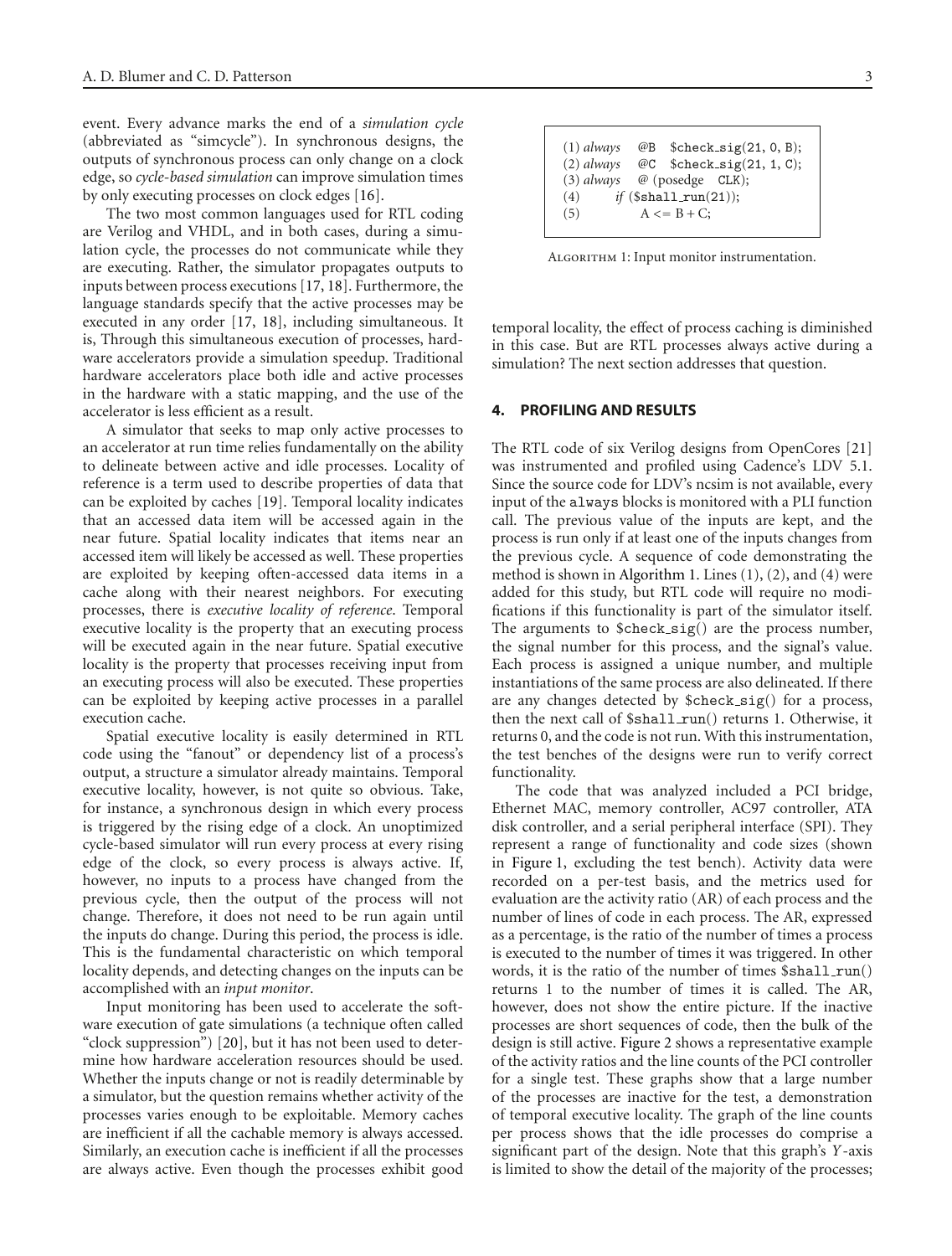





Figure 2: Process activity ratios and line counts for the PCI controller.

several are larger than 30 lines. It is inefficient to place these idle processes into acceleration resources.

The number of lines of HDL code is not a precise indication of the actual run-time size of a process, but it does provide a good estimate. A simulation system would likely use metrics such as compiled code size or actual process run times. Nevertheless, using data such as that shown in Figure 2, it can be determined what percentage of the total lines of code are active during a test. Whether a process is considered active or not is determined by an AR threshold. For example, one can determine how many lines of code there are in all the processes that have an AR above 10%. This is called the *activity footprint*. The smaller the activity footprint, the less hardware is required to accelerate it. The activity footprints for a number of tests are shown in Figure 3 with AR thresholds of 1%, 10%, 20%, and 30%. A system can vary the AR threshold until the activity footprint fits within the acceleration hardware.

The PCI code shows a small activity footprint for the seventeen tests shown. Tests 8 and 9 are PCI target tests, and they show the smallest footprints of 17.9% with a 1% AR threshold. Therefore, for these tests, only enough acceleration hardware is required to hold 17.9% of the process code. Test 16, a bus transaction ordering test, shows the largest footprint, exceeding 50% in all cases. For almost all the tests, the 10% AR threshold yields a footprint less than 50%. The Ethernet code has larger activity footprints in general, but the footprint varies from approximately 29%



FIGURE 3: Activity footprints for each design.

for Test 2 (a walking-ones register test) to 88% for Test 3 (a register reset test) when the AR threshold is 10%. The higher values for Test 3 are partly attributable to the fact that the test is relatively short. Even so, the Ethernet code exhibits footprints of approximately 50% or less for a large number of the tests when the AR threshold is 10%.

The behavior of the memory controller is comparable with the Ethernet controller. Its characteristics are largely attributable to a single-state machine process that is 789 lines of code and is always active. In contrast, the AC97 controller has a small activity footprint of just over 13% regardless of the AR threshold. A small percentage of its code handles data flow which the majority of each test exercises.

The ATA and SPI code bases are relatively small with less than 25 processes each. Despite the small code size, they do demonstrate some exploitable locality. In the case of the ATA controller, an AR threshold of 10% gives results that are comparable to the other designs. However, the SPI device,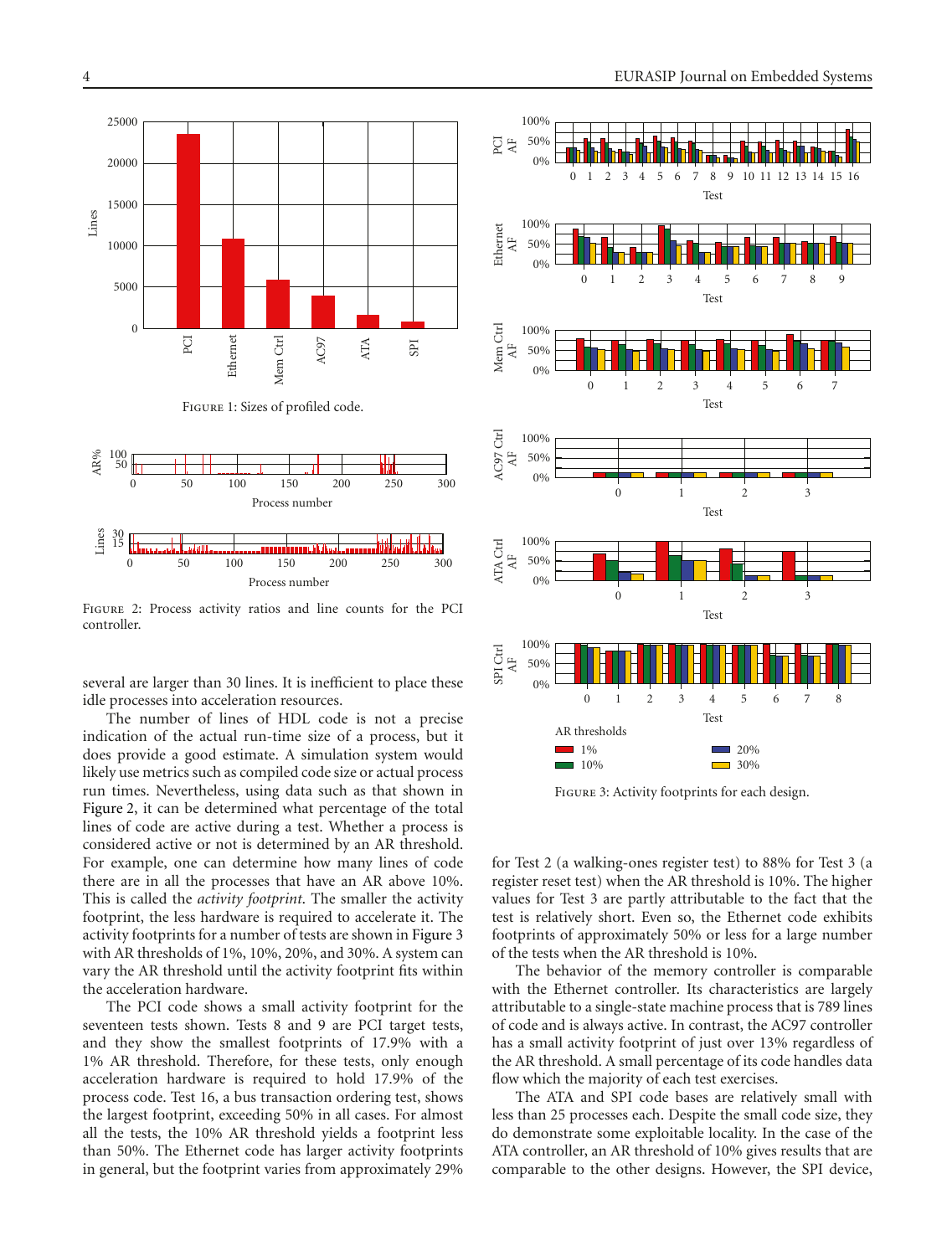which is the smallest, has rather large footprints; but these footprints are a percentage of a small code base. It is intuitive that as designs get smaller, they exhibit less exploitable locality because the design is not large enough to have independent code that is idle during a test. These smaller designs would generally not be candidates for hardware acceleration, but acceleration may still prove useful for a large number of small devices such as those found in a system on a chip (SoC) design.

The amount of data gathered from the profiling is significant, and only a portion is shown here. These results, however, show that executive locality of reference does exist in these OpenCores designs, whose code demonstrates various functionality and code size. RTL code is normally proprietary and unavailable to researchers for analysis, but by inference, one would be expected executive locality of reference to be a general rule rather than an exception demonstrated by these particular designs. The remainder of this paper shows how this locality can be exploited.

#### **5. IMPLEMENTING PROCESS MIGRATION**

A process migration system consists of communicating processes, processors, and a communication infrastructure. If the processes are to be run in either software or hardware contexts, they must be in a form that is portable. A common instruction set (CIS) serves that purpose. Processes compiled to a CIS can then be executed in a system composed of simple virtual machines (VMs) and real machines (RMs) as shown in Figure 4. A set of processes begins running entirely in VMs, one per process. The use of VMs allows the system to begin execution immediately, and it monitors the activity of the processes to determine which processes should be migrated to the RMs or synthesized directly to the hardware. The algorithms used to determine when and where to migrate processes is left to future work. If there are more active processes that do not fit in the hardware, they can be compiled to native code in the VMs. Idle processes in VMs will not be run and can therefore be left in CIS form until they become active. Also note that the state of any process is available at any time for debugging.

#### *5.1. Implementation details*

The infrastructure required to implement a complete simulator would likely require several man-years of effort; but before such an investment should be made in both time and expense, the benefits and drawbacks of such a system must be understood. To this end, the simulation of a simple sort is presented which not only demonstrates the feasibility of a migratory simulator, but also provides the ability to measure system performance for empirical and algorithmic modeling. Modeling allows the impact of further developments to be evaluated.

To this end, a process migration system was implemented on an XUPV2P board developed for the Xilinx University Program [22]. The board is populated with a Virtex-II Pro FPGA (XC2VP30) and 512 megabytes of DDR memory. The XC2VP30 contains two PowerPC 405 processors along



Figure 4: The VMs and RMs execute processes collaboratively. The RMs execute in parallel.



Figure 5: VM and RM block diagram.

with 30,816 logic cells and 136 block RAMs. Using the Xilinx EDK version 7.1i, the design was instantiated with a DDR memory controller, the on-chip peripheral Bus (OPB) infrastructure, the internal configuration access port (ICAP), an ICAP controller, and an array of processors. A VM-based cycle simulator runs the RTL simulation on one PowerPC, and it migrates the state of the VMs to and from the RMs as needed.

The internal structure of both the VMs and RMs is shown in Figure 5. Migration is the transfer of the state in program memory, data memory, and the register file between VMs and RMs using RTR. It is possible in a system with only RMs and VMs to migrate state without RTR, but there are two reasons for using it as follows. (1) The use of only RMs is the first step to a complete migration system that also uses runtime synthesis of processes directly to hardware. It is more efficient to measure migration overheads first with a simpler RM-only system before committing to further work. (2) The additional logic required for migration without RTR would increase the size of the infrastructure, reducing the number of RMs and making timing closure more difficult.

The original RMs were fully pipelined using flip-flops for the register file, but Virtex-IIs do not provide a way to update flip-flop state on a per-RM basis. The GRESTORE configuration command updates all flip-flops in the FPGA including critical infrastructure [23]. A solution is to use LUT-distributed RAM instead. LUT-based RAMs can be updated through the ICAP on a per-machine basis, but they cannot provide the single-in-double-out interface required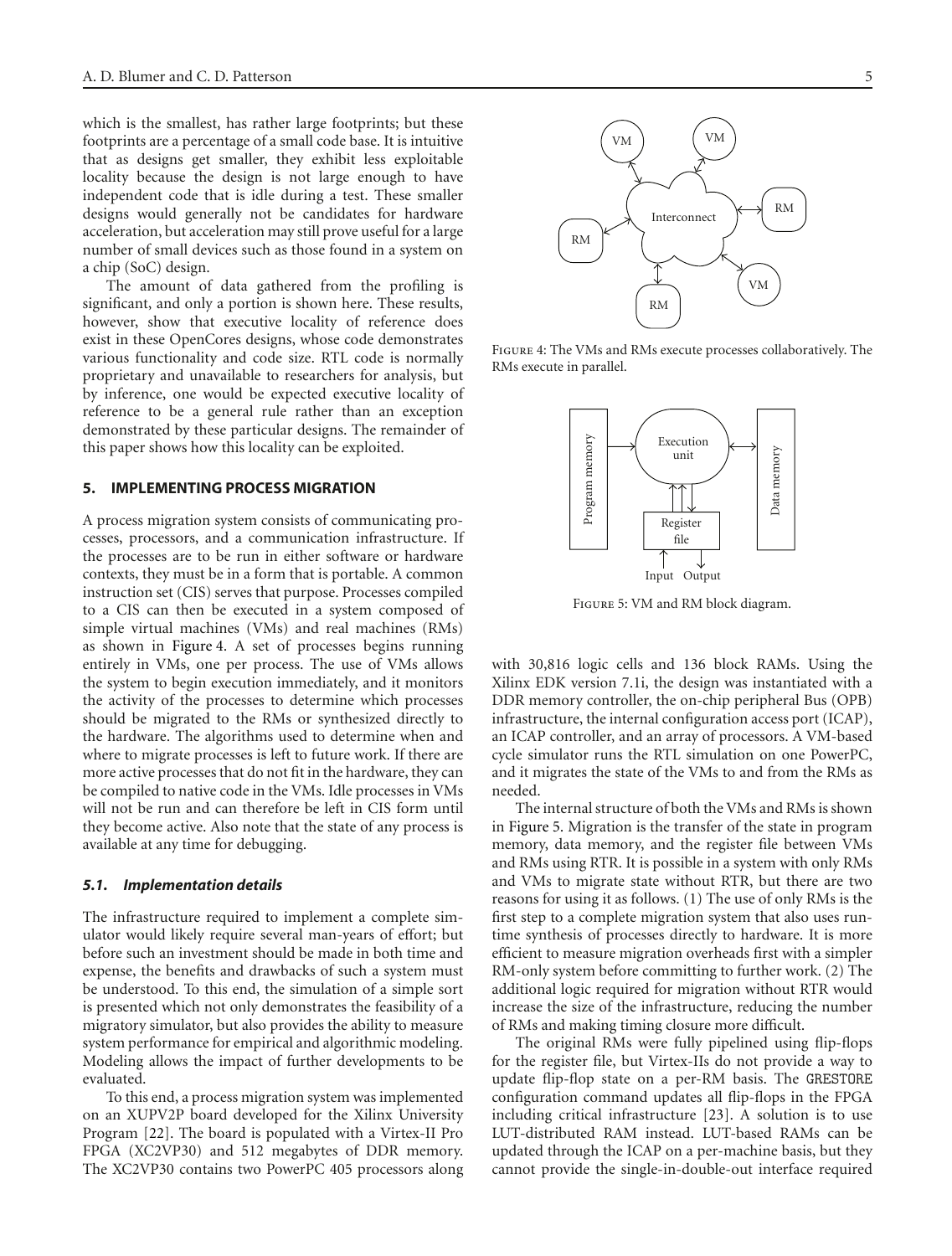

Figure 6: Device floor plan of the migration system.

by full pipelining without doubling the memories. We elected to execute an instruction every two clock cycles in a nonpipelined fashion, and the absence of data hazards makes the RMs smaller.

There is another limitation of LUT RAMs, however, that must be considered. A frame is the minimum configuration unit in an FPGA. In Virtex-II FPGAs, frames span the entire height of the device [23, page 337], and some of the logic used to load the frames is used by LUT RAMs during normal operation. Hence, no LUT RAMs within a frame can be read or written while the frame is being configured. This poses a problem with the infrastructure logic such as the DDR memory controller and the OPB bus interfaces that use LUT RAMs: just reading the frames used by them during run time causes a malfunction. Careful floorplanning is required to ensure that the RMs do not share any frames with this infrastructure. This issue does not affect the RMs themselves, however, because migration to and from RMs only occurs between simulation cycles when the RMs are idle. Each RM is constrained to occupy a  $16 \times 16$  slice area, and they are floorplanned into columns with other frames reserved entirely for infrastructure. After protective floorplanning, 35 RMs fit with an 82% slice utilization. The resource utilization, including the unusable area due to protective floorplanning, is shown in Figure 6.

#### *5.2. The simulator application*

The even-odd transposition (EOT) sort [24] is a good application to measure the performance of the simulator because it allows the number of RMs and the number of simulation cycles to be varied orthogonally while still giving correct results. Each iteration of the EOT sort is a swapping—or transposition—of the numbers to place the greater number on the right. When executed in parallel, it

requires a maximum of *n* cycles to sort *n* numbers when there are *n/*2 transpositions per cycle. The sort was implemented in VHDL as an array of identical processes, each comparing its own output with its left or right neighbor's output on alternating cycles. In an RTL simulator, this code would be compiled into one process for each instance (barring optimization), each running the same code.

The VHDL was translated into the CIS, which is executable in either VMs or RMs. In this implementation, the CIS is much like typical RISC assembly languages, but the CIS is an abstraction layer that may vary across migration system implementations depending on the possible migration destinations. To make the RMs as small as possible, they have 16-bit instructions and 16-bit data. Each RM also has eight 16-bit registers with some aliased to inputs and outputs.

The PowerPC in the Virtex-II Pro operates at 300 MHz while the remaining logic operates at 100 MHz. The PowerPC executes the VMs and the simulation infrastructure with the "standalone" software package provided in Xilinx's EDK version 7.1i. Inputs and outputs of the RMs are connected to the on-chip peripheral bus (OPB) through a mailbox. Between simulation cycles, the simulator reads the outputs of the RMs and writes their inputs, a process called *software connectivity*. On the other hand, *hardware connectivity* is the joining of RM outputs to RM inputs directly in the FPGA. To measure the difference in overhead between the two types, a number of tests were run with hardware connectivity written into RTL code. A complete system would instead implement these connections at run time, and that behavior is modeled in Section 6.2.

## *5.3. Results for empirical modeling*

The FPGA holds 35 RMs, so the EOT sort was run with 35 processes. Each process is instantiated in a VM connected to its left and right neighbors and is assigned an initial random value. These values are sorted in no more than 35 simulation cycles, but longer runs with correct results were also done for performance measurements.

To evaluate pure parallel performance, the speedups with no migration were measured for both software and hardware connectivity. Figure 7 shows the resulting plots. Because hardware connectivity is currently manual, its performance was measured with 0, 24, 30, 34, and 35 RMs, and Marquardt-Levenberg curve fitting provides the other points. The speedup is the run time without RMs  $(T_0)$ divided by the run time with RMs  $(T_r)$  [19]. One result of executing code in VMs without native just-in-time (JIT) compilation is a "super-linear" speedup because the RMs execute their processes faster than the VMs. Not shown in the plots due to scaling disparity is the speedup of 1,005 when using hardware connectivity with 35 RMs. To illustrate how this occurs, consider a serial program that executes 10 tasks, each taking 1 second. If those tasks are parallelized on 10 processors, they all execute in 1 second for a speedup of 10. If, however, the parallel processors are ten times faster than the serial processor, the tasks complete in 0.1 second for a speedup of 100. Note also that the relatively low speedups on the left side of the plots demonstrate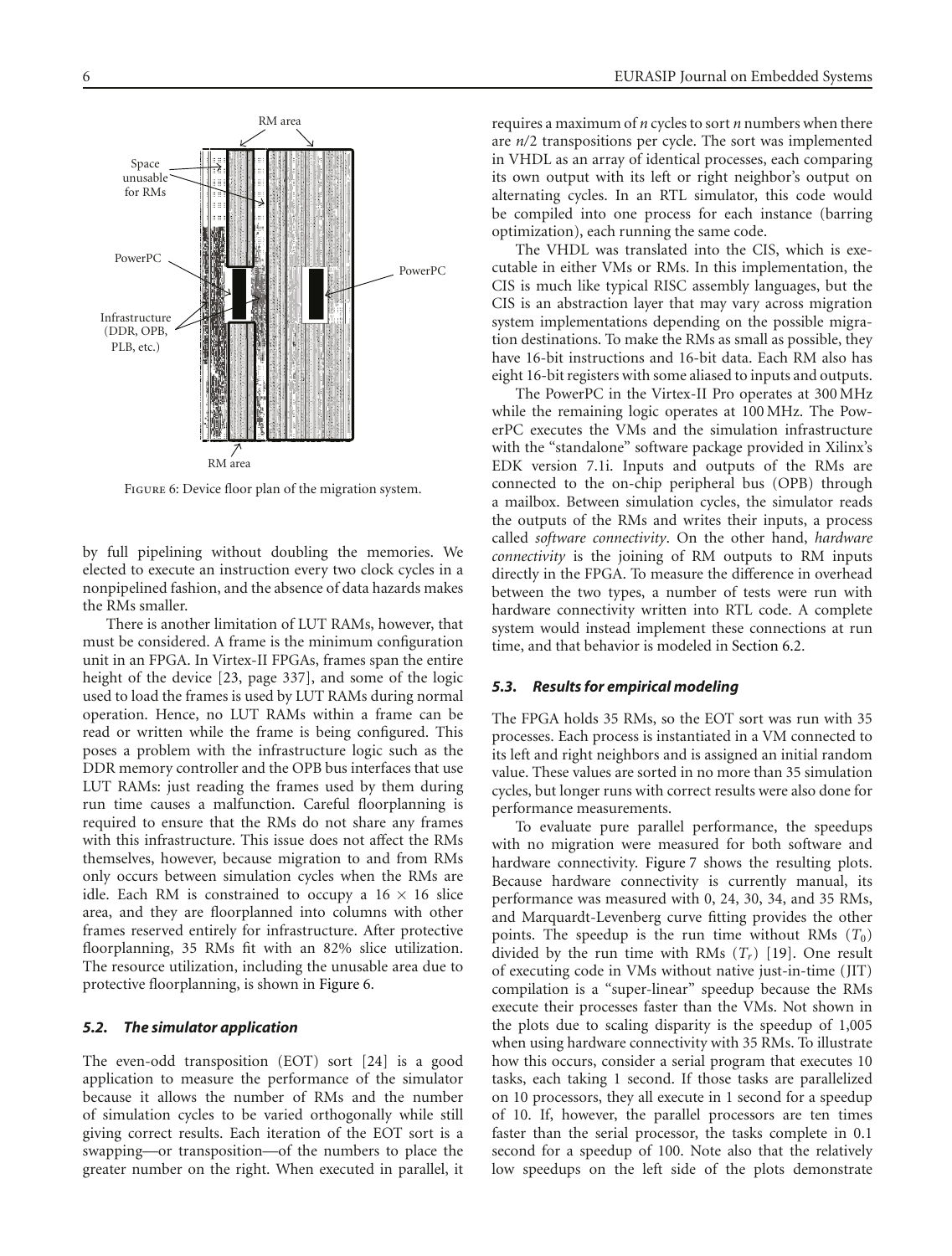

Figure 7: Speedup of HW and SW connectivity (35 simcycles).

| Param.         | Description          | Value                                 |
|----------------|----------------------|---------------------------------------|
| C              | Simcycles            | Varies                                |
| P              | Processes            | Varies                                |
| r              | Number of RMs        | Varies                                |
| $\overline{M}$ | Number of migrations | Varies                                |
| $t_{\nu}$      | VM execution time    | 83.13 $\frac{\mu s}{\text{simcycle}}$ |
| $t_r$          | RM execution time    | $17.03 \frac{\mu s}{\text{simcycle}}$ |
| $t_{o}$        | Simulator overhead   | 2.96 $\frac{\mu s}{\text{simcycle}}$  |
| $t_m$          | Migration overhead   | $\frac{ms}{migration}$<br>6.02        |

TABLE 1: Modeling parameters.

Amdahl's law, a behavior exhibited by all parallel systems, and is not unique to this system. Figure 7 shows clearly that hardware connectivity is a necessary improvement. These direct connections could be accomplished with a reconfigurable crossbar switch, network on a chip, or runtime routing.

The time required to execute the sorting simulation with software connectivity is

$$
T(r) = C(t_0 + rt_r + [P - r]t_v) + rMt_m,
$$
 (1)

where  $t_0$ ,  $t_r$ , and so forth are described in Table 1. The sort tests use  $C = P = 35$ , while *r* varies from 0 to 35; and *tr* includes any RM-related overhead (including the software connectivity accesses) plus any time spent waiting for the RMs to complete. The CIS code consists of 24 instructions, but not all are executed each simulation cycle due to branching. A pessimistic estimate of 50 instructions per simulation cycle gives an RM execution time of 1 microsecond. Since the RMs are notified to execute a simulation cycle just before the PowerPC executes the VMs, the RMs are expected to be finished before the VMs.

Migration overhead, *tm*, is affected by reconfiguration time, and the Virtex-II architecture does not lend itself well to quick reconfiguration. Each frame spans the entire height of the FPGA, thus incurring large overheads for the migration of small amounts of state. Additionally, every read and write of configuration frames requires a "dummy" frame to be read or written, and the ICAP has only an 8-bit interface run at a lower clock rate [25, page 4]. Multiple frames must be read and written to migrate state to a single RM, and the unoptimized migration time per machine was measured to exceed 220 milliseconds. However, the full-height span of frames can be exploited. The RMs were floorplanned into columns of 8, except for the rightmost column which contains 11. For each RM, an RLOC constraint places the program, data, and register file memories into the same frames. This optimization reduces the number of frames containing memories from 65 to 16. Sharing frames among RMs also allows frame caching, which minimizes ICAP accesses by reading and writing a shared frame only once during a series of migrations. These optimizations reduced the average migration time from 220 milliseconds to 6.0 milliseconds, and the maximum time for a single migration—which frame caching does not help—is 18.9 milliseconds.

Speedup is defined as  $S = T_0/T(r)$ , which can be modeled as follows for hardware connectivity, where  $T_0$  is the measured time without RMs:

$$
S = \begin{cases} \frac{T_0}{C(t_o + Pt_v)} & \text{for } r = 0, \\ \frac{T_0}{C(t_o + t_r + [P - r]t_v) + rMt_m} & \text{for } 0 < r < P, \\ \frac{T_0}{Ct_o + rMt_m} & \text{for } r = P. \end{cases}
$$

The hardware connectivity execution time is calculated differently than software (1) because processes in RMs with direct connections cause no overhead in the simulator. Equation (2) is piecewise because there are no RM overheads  $t_r$  and  $t_m$  when zero RMs are in use. For the middle region, there is a single  $t_r$  for the single RM that has hardware connectivity on one side and software connectivity on the other. The remaining RMs have only hardware connectivity. For the final case, nothing is run in VMs, so there is only the simulator and migration overhead.

As mentioned previously, the EOT sort gives correct results for runs longer than 35 simulation cycles. Figure 8 shows speedup plots for 35, 1024, and 10240 simulation cycles, including all migration overheads for one migration per RM  $(M = 1)$ , along with plots of  $(2)$ . These simulation lengths are reasonable based on the test benches of the OpenCores code, which contain simulations ranging from dozens to millions of simulation cycles per test. Larger simcycle-to-migration ratios (SMRs) amortize the migration overhead over a longer period of time, improving the speedup. For small SMRs (e.g., 35 : 1), the migration time exceeds the simulation run time, and the system exhibits a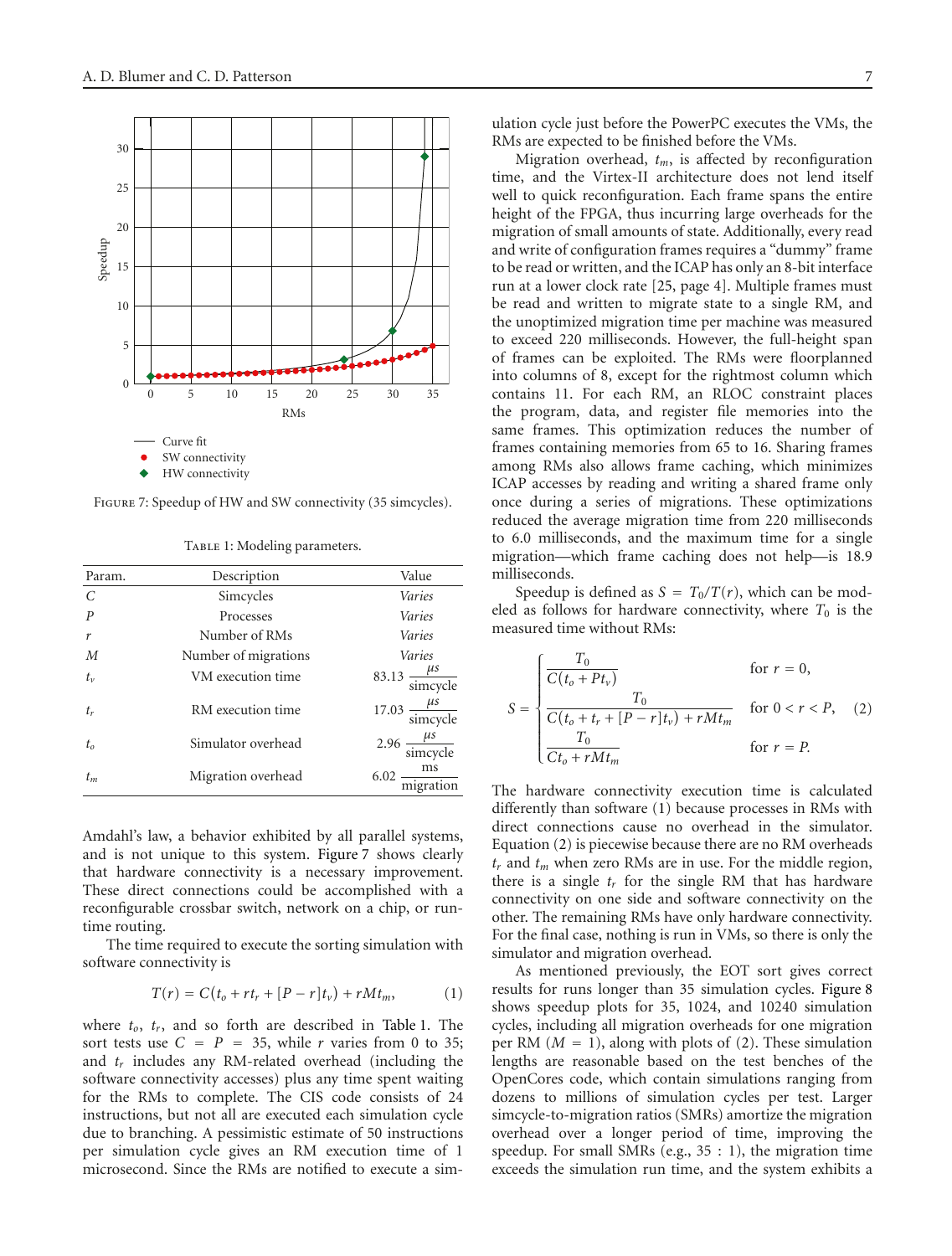

Figure 8: HW connectivity speedups compared to the empirical model.



FIGURE 9: Modeled effect of  $t_v$  on speedup (10 k simcycles).

speedup less than one. Using the measured speedups with (2), the Marquardt-Levenberg curve fitting algorithm solves for  $t_r$ ,  $t_v$ , and  $t_m$  as shown in Table 1.  $t_o$  was calculated directly from the third case of (2) when  $M = 0$ .

No complete system would run CIS code in VMs without compiling it to native code, so (2) is used to explore the effect of VM-related run times  $(t_v)$ . Figure 9 shows that speedups of 15 are possible even if VM execution is faster than RM execution  $(t_v < t_r)$ . Since  $t_v$  includes the time to execute a process and to update process inputs and outputs, it is unlikely to be less than *tr*.

## **6. ALGORITHMIC MODELING**

A mathematical model based upon the empirical data obtained in Section 5 is useful when simplifying assumptions are made about the behavior of the system. Since an implementation that can simulate larger code bases would require a significant investment in infrastructure such as JIT compilers and run-time routers, a more complex model is required to better understand the behavior of complete systems. Some behavior, such as the effect of frame caching, is difficult to model with mathematical formulas. This section explains an algorithmic model based on (2) that is executed as a C program, allowing fixed parameters to be replaced with functions. To ensure that the model reflects the behavior of the system, the graph of Figure 8 was reproduced using the model, and the average percent error for the 1024- and 10240-simcycle plots from the measured speedups is less than 1%. For the 35 simulation cycle case, the average percent error is 2.1%. The subsequent modeling scenarios assume the pessimistic value of  $t_v = 16$  microseconds and a migration time of  $t_m = 12.5$  milliseconds (the average of 6 milliseconds and 18.9 milliseconds from Table 1).

#### *6.1. Active process ratios*

In Section 4, ARs of six designs were measured to demonstrate exploitable executive locality of reference. It is the activity ratio of the processes that identifies the best opportunity for acceleration, and an AR threshold determines which processes are to be migrated to the acceleration hardware. The ARs were measured on a per-process basis in the six designs, but for the purposes of modeling, process activity is specified as two sets of processes, those with a 100% AR, and those with a 0% AR. The ratio of the active processes to the total number of processes is the active process ratio (APR), and if the processes are assumed to be the same size, it is equivalent to the activity footprint. For example, an APR of 60% means that 60% of the processes are always active, and 40% of the processes are never active. In the *C* model, process activity is determined through a call to a function which returns zero for inactive processes and non-zero for active processes for every simulation cycle.

APRs of 17 : 35 and 30 : 35 are shown in Figure 10 with an APR of 1 : 1 as a baseline. This single graph demonstrates the benefit to speedup by exploiting executive locality. It shows that the lower the APR, the less acceleration hardware is required. The maximum speedup for each plot also shows that overhead is reduced because inactive processes are not migrated to hardware.

#### *6.2. Route calculation*

Another consideration in a migration system is the effect of establishing interconnect. It is difficult to estimate the time required to build connections between RMs at run time without a full implementation, but the graph of Figure 11 shows that if the time is long enough, the speedup can be less than one. This graph shows the route times in terms of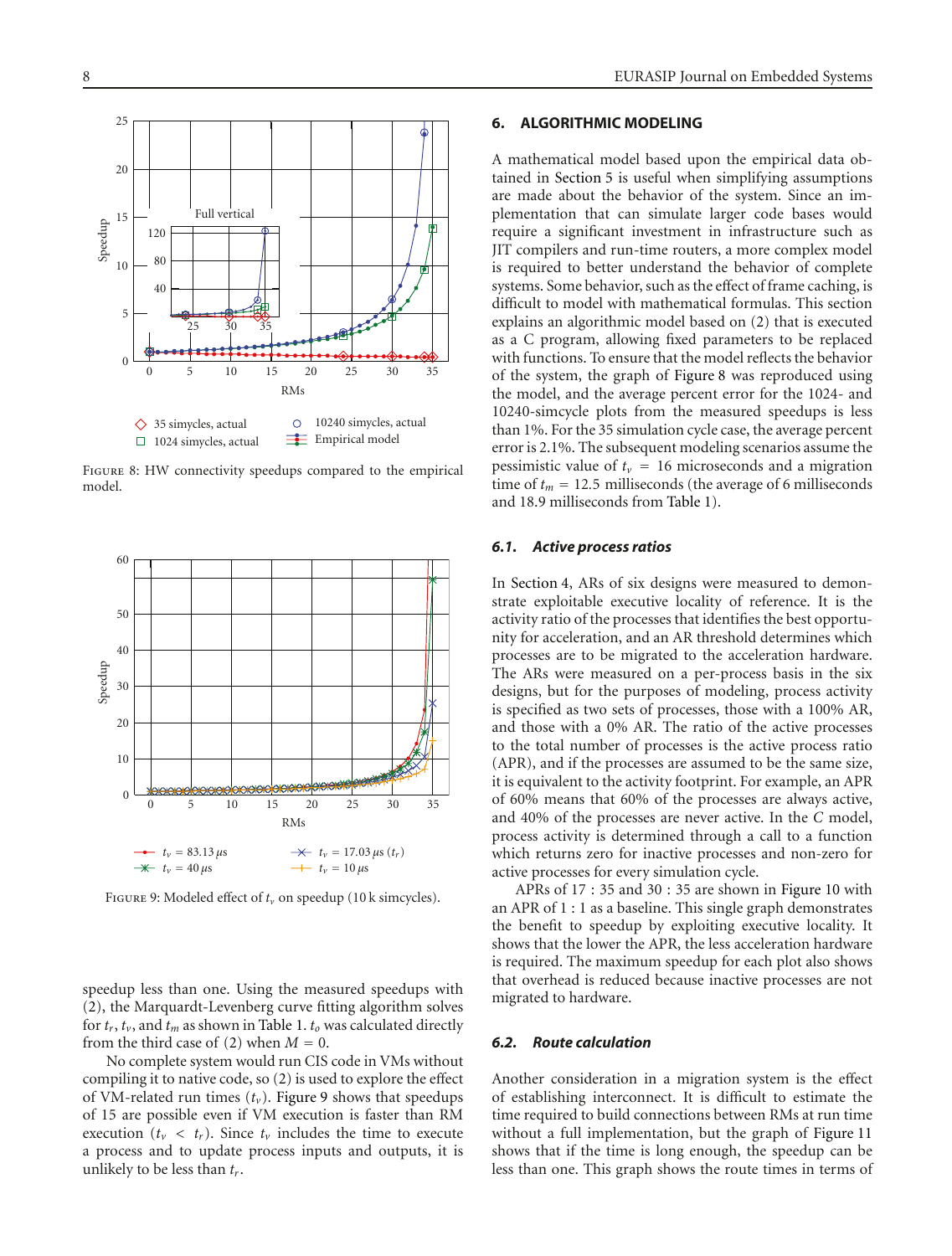

Figure 10: Modeled effect of APR on speedup.



FIGURE 11: Serial route calculation (10 k simcycles).

*tv* because the processor speed, which is reflected in *tv*, has a direct effect on the route calculation time.

A possible optimization is to continue the simulation using software connectivity while the routes between RMs are calculated in parallel by another processor. (The implementation of Section 5.1 contains two PowerPC processors.) In the algorithmic model, the behavior is modeled by keeping track of the amount of time left until a route is complete. While the time remaining to complete a route is greater than zero, the model uses software connectivity. When the timer reaches zero, the model uses hardware connectivity. The results of such an algorithm are shown in Figure 12. The knees in the plots of the shorter simulations are due to



FIGURE 12: Parallel route calculation  $(10000 t_v)$ .

insufficient time to complete the parallel route calculation. That is, the simulation ends before the route calculations are complete. Longer simulations allow the parallel route calculation to complete, and they benefit from the faster hardware connectivity.

#### **7. CONCLUSION**

We have shown that the RTL code of various designs demonstrates executive locality of reference which can be exploited by a process cache. The larger designs exhibit activity footprints below 50% in many cases and less than 75% in almost all cases. The smaller designs—SPI and ATA in particular—do not exhibit as much inactivity, but smaller designs are also less likely to require simulation acceleration. Traditional RTL accelerators require a mapping of the RTL code to the hardware prior to simulation, and that mapping remains static. Since many processes are idle, and since activity can change during simulation prior, static mapping to hardware does not maximize efficiency. Hardware/software process migration is one means of implementing a process cache to ensure that only active processes are accelerated.

Existing FPGAs, however, are not designed to be efficiently run-time reconfigurable; nevertheless an implementation using an existing FPGA allows us to determine and model the hurdles to efficient processes migration. The largest hurdles are the migration time due to reconfiguration and, potentially, the building of run-time routes. As runtime reconfiguration becomes more prevalent, and as the FPGA architectures are developed to improve reconfiguration performance, the migration time is expected to decrease. The potential bottleneck of run-time routing may also be overcome through the use of on-chip networks where communication occurs during simulator overheads.